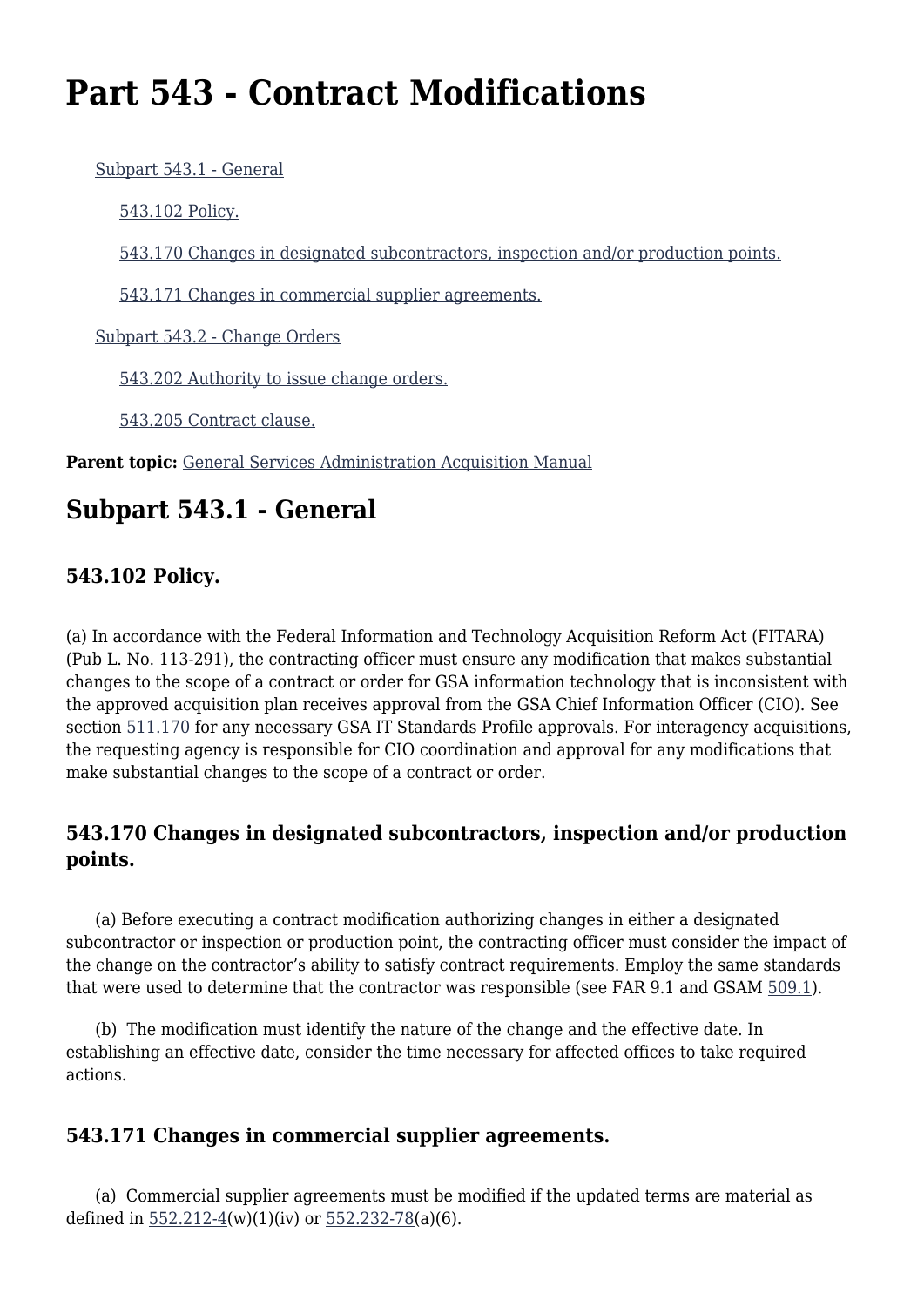(b) When authorizing a contract modification to update commercial supplier agreement terms, the contracting officer must consider the impact to the Government's rights and negotiate the terms if necessary.

 (c) The contracting officer is responsible for maintaining a current copy of the commercial supplier agreement in the contract file.

# **Subpart 543.2 - Change Orders**

#### **543.202 Authority to issue change orders.**

This section applies to construction contracts.

 (a) *COR authority*. The contracting officer may authorize a warranted COR to issue change orders. Authorization must be in writing, on a contract-by-contract basis, and must identify any limitations. For example, identify dollar limitations or specify that authority is only valid in emergency situations.

 (b) *Additional restrictions*. The Contracting Officer should provide the following instruction to the COR as part of the written authorization:

(1) For any single change order, the COR may perform some or all of these actions:

- (i) Determining the need for a change.
- (ii) Preparing the Government's cost estimate.
- (iii) Conducting negotiations.
- (iv) Issuing the change order.
- (v) Inspecting the work.

 (2) For an unpriced change order, if the COR personally performs all the actions in paragraph (1) of this section, the change order must be reviewed by a designated official before issuance or definitization.

 (c) *Review change orders*. For unpriced change orders when the COR personally performs all actions, the contracting officer must either personally review each change order or designate a capable official to perform the review. Consider designating the COR's immediate supervisor or a higher-level official within the organization. Avoid designating more than one official to review change orders issued under an individual contract.

 (d) *Coordination of change orders*. Issue change orders only after coordination, as appropriate, with quality control, finance, audit or other technical personnel.

#### **543.205 Contract clause.**

Insert the clause at [552.243-71,](https://www.acquisition.gov/gsam/part-552#GSAM_552_243_71) Equitable Adjustments, in solicitations and contracts that include